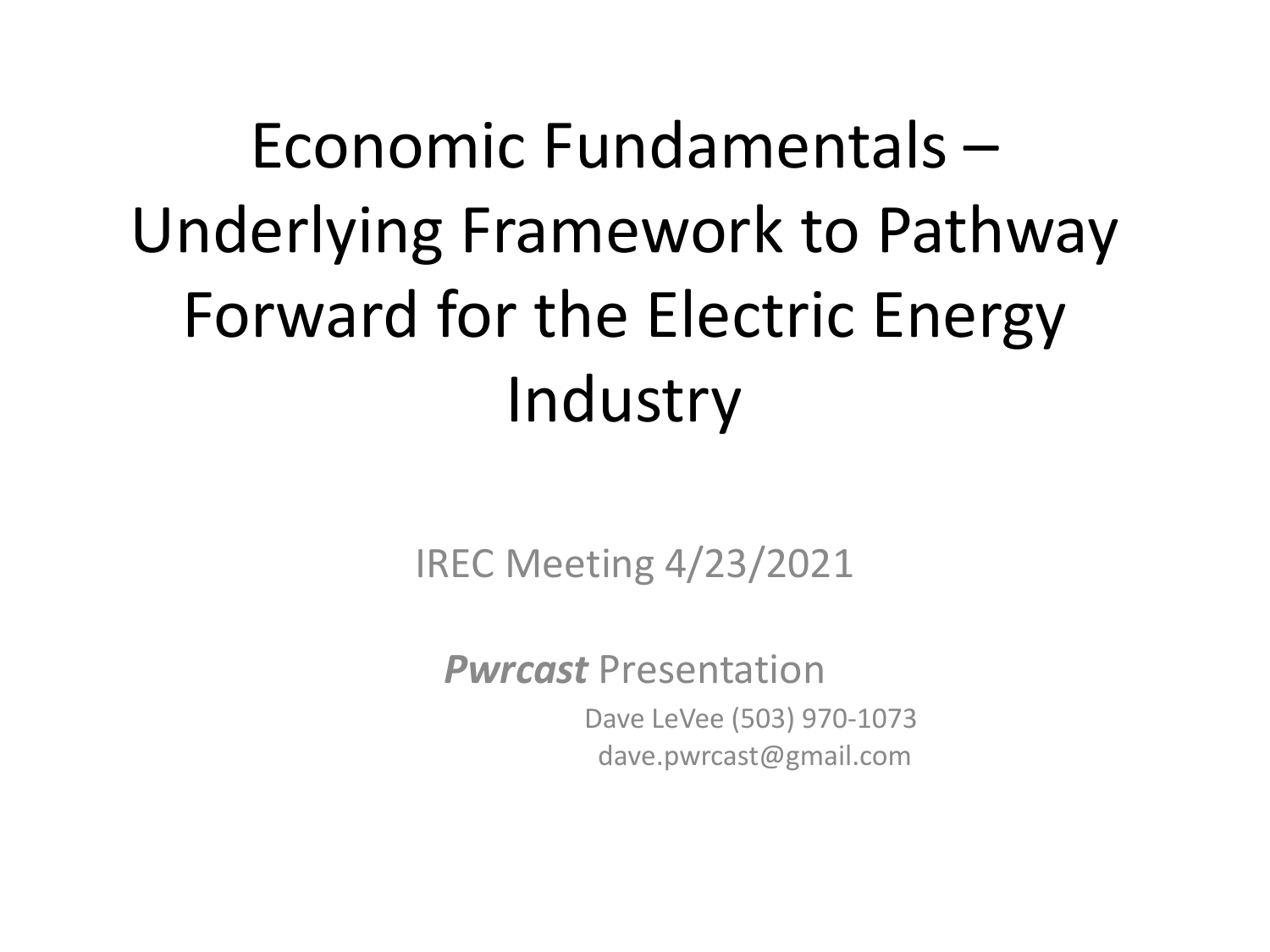## Economic Fundamentals

- Economic Framwork to Achieve
	- Customer Value Objective Focus point
		- Customer pays all desired infrastructure costs
		- Decisions on consumption aligned w/ cost
	- Supplier Value cash flow, return, NPV
		- Supply/Demand Fundamentals
		- C learing Price/Opportunity Price
- 
- Near term Supplies when Variable costs< price
- Long term Revenues > Fixed and Variable costs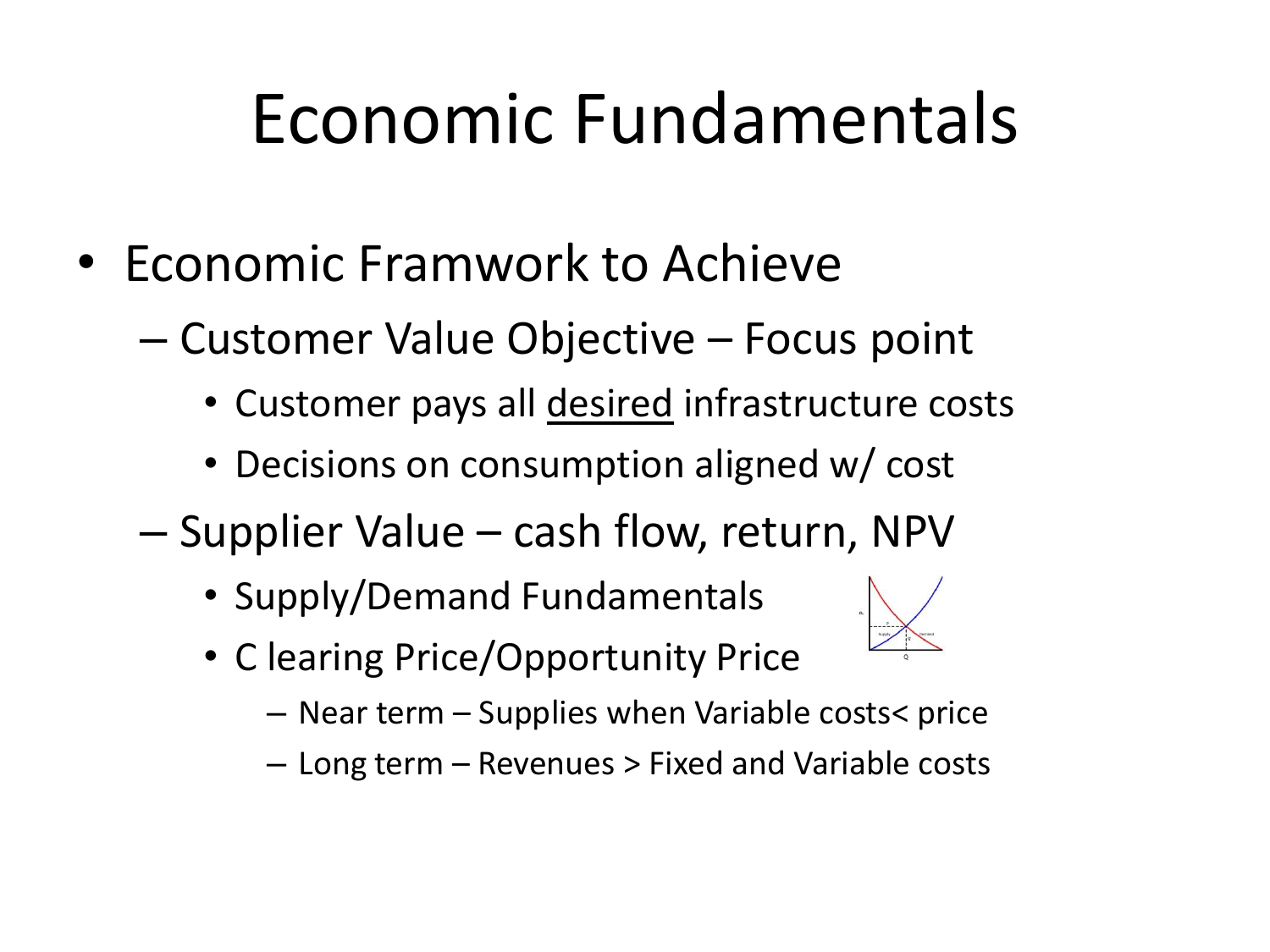## Current Conditions- Industry vs Fundamental View

- Industry Planning (IRP, Utilities, Regulators, Regional Planning Group
	- Near unanimous adoption of incremental view (avoided energy cost, opportunity value)
	- Nearly all fail to identify impact of pricing and impact of customer choice (price elasticity)
- Customer Pricing via Regulation
	- Pricing to recover "prudent" imbedded fixed and variable costs
	- Not dynamic of prevailing conditions